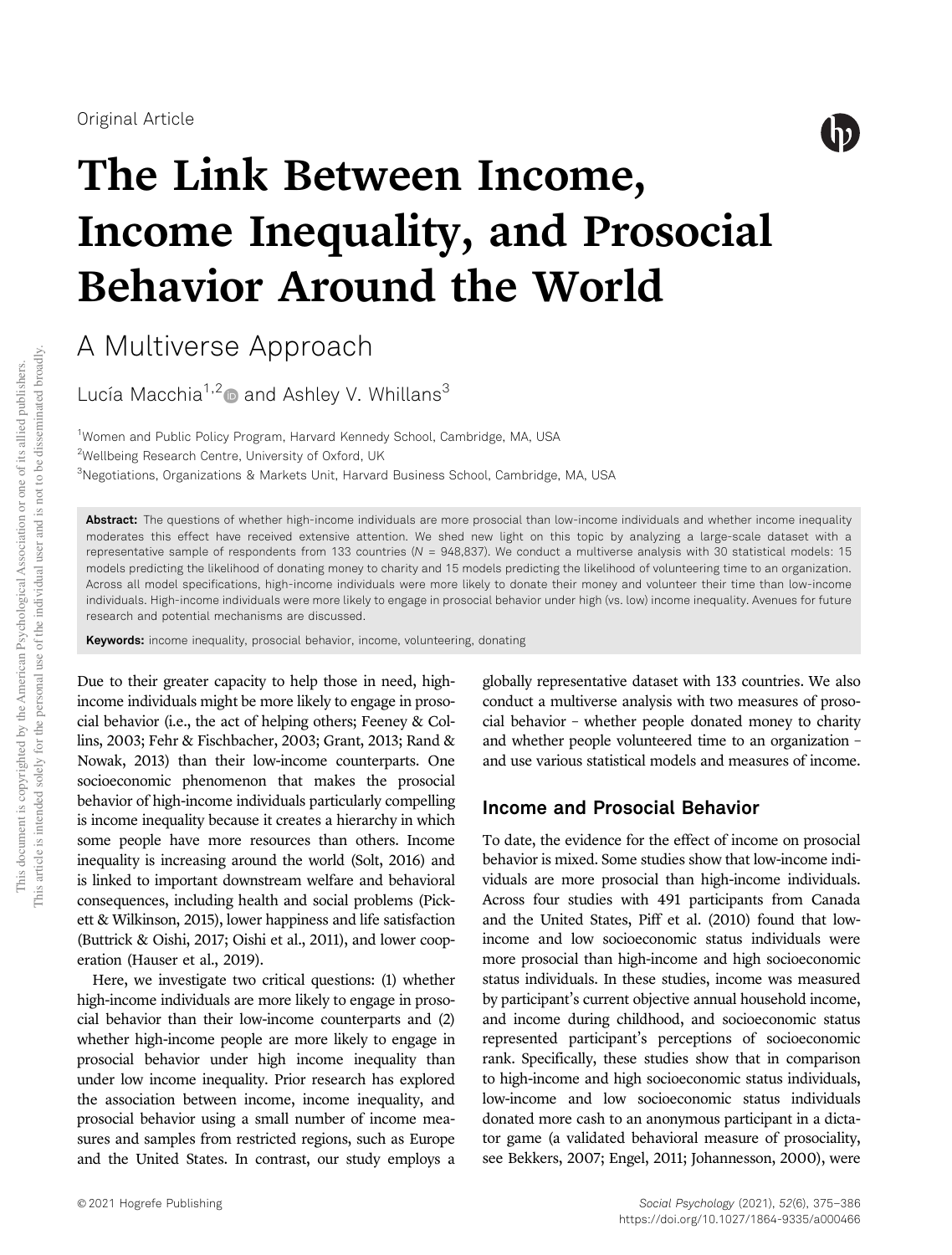more supportive of the belief that people, in general, should donate part of their salary to charity, gave more points to an anonymous partner despite the risk of a potential cost to themselves in a trust game, and spent more time helping with specific tasks.

In line with these findings, in a study of 77 students from a university in the United States, Piff, Stancato, Martinez, et al. (2012) found that low socioeconomic status students (those who rated their socioeconomic status to be lower in their community) were more willing to participate in community-building activities than high socioeconomic status individuals when they were exposed to hypothetical threats in their environment. Similarly, across three studies, using a sample of 1,070 Canadian participants, Whillans et al. (2017) found that when presented with an appeal that emphasized communion, low-income individuals were more willing to give to others and donated more of their study payment in comparison to high-income individuals.

In contrast, some research suggests that high-income individuals are more prosocial than their low-income counterparts. Across eight studies with large representative samples from the United States, Canada, and 32 European countries, Korndörfer et al. (2015) has shown that highincome individuals (those with higher annual household income) were more likely to donate to charity, donated a larger proportion of their salary to charity, were more likely to volunteer, were more helpful in everyday situations, and were more trusting and trustworthy in economic games than low-income individuals. The authors posited that the relatively small sample sizes of initial studies published in psychology, the low variability in the cultural background of participants, and the different measures of income and socioeconomic status used across studies could potentially explain the difference between their results and initial studies showing a negative effect of income on prosocial behavior.

Other researchers have explored when high-income individuals are more prosocial than low-income individuals. Across three studies with United States residents (total N = 4,890), Kraus and Callaghan (2016) found that when behaving prosocially provided reputational benefits, highincome and high socioeconomic status individuals (those with higher household income and greater subjective social class) were more likely to engage in a public campaign with prosocial aims and donate more raffle tickets to another participant in a dictator game than low-income and low socioeconomic status individuals. Using a sample of 32,174 alumni of an Ivy League university in the United States, Kessler et al. (2019) found that agency over the use of the money donated increased the amount of the donations given by individuals whose household income was at the top 5% of the income distribution in their census area. Similarly, using a sample of 1,070 Canadian and US

participants, Whillans et al. (2017) found that when presented with a message that focused on personal agency, high-income individuals were more willing to give to others and donated more of their study payment in comparison to low-income individuals (see also Whillans & Dunn, 2018). Using a sample of 633 Dutch millionaires (people who had more than  $€1$  million in their bank account), Smeets et al. (2015) found that millionaires were more generous in a dictator game when they were matched with a lowincome participant versus another millionaire.

A lack of consensus about the effect of income on prosocial behavior has led researchers to call for future research to carefully examine this question by using alternative measures of prosocial behavior and income, more diverse samples, and a variety of statistical methods (see Côté & Willer, 2020; Schmukle & Egloff, 2020).

### The Moderating Role of Income Inequality

Due to mixed findings of the effect of income on prosocial behavior, researchers have started to explore whether an increasingly relevant contextual factor – income inequality – can enhance or undermine the effect of income on prosocial behavior.

In one representative survey of Americans ( $N = 1,498$ ), Côté et al. (2015) found that high-income individuals living in the United States were less likely to donate and donated fewer raffle tickets in a dictator game when they lived in states with higher levels of income inequality (Côté and colleagues, 2015, did not measure volunteering). In an experiment with 704 Americans, Côté et al. (2015) found that when told that income inequality in their state was high, high-income individuals were less generous in a dictator game than low-income individuals.

More recently, Schmukle et al. (2019) analyzed three nationally representative datasets in the United States, Germany, and other European countries to further explore the relationship between income, income inequality, and prosocial behavior. The authors found no evidence that highincome individuals donated less of their income to charity (Study 1,  $N = 27,714$ ) or donated fewer points in a dictator game (Study 2,  $N = 667$ ) when living in US and German states with higher income inequality (Schmukle et al., 2019). If anything, high-income individuals who lived in countries with higher income inequality volunteered more frequently than high-income individuals who lived in countries with lower income inequality (Schmukle et al., 2019; Study 3;  $N = 30,985$ ).

This mixed evidence led to further discussions about reproducibility. Côté and Willer (2020) conducted five replication studies using different samples of US residents, different measures of income, and responses in a dictator game. In this replication, high-income individuals were less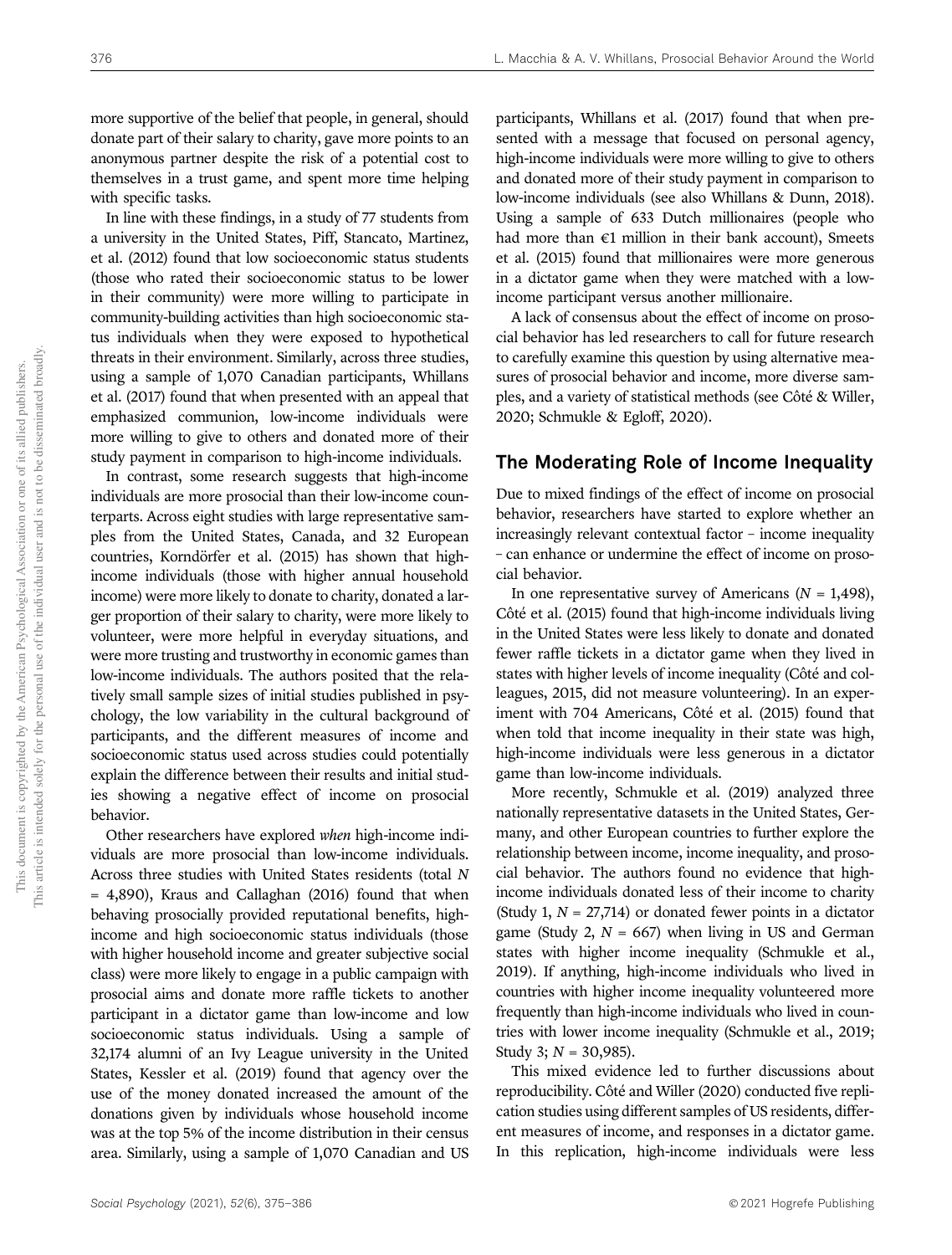generous under high-income inequality in two of five samples. In particular, the preregistered study showed a null interaction between income and income inequality. Côté and Willer (2020) proposed that a negative interaction may only exist when examining giving in a dictator game and certain cultural contexts, such as the United States. Following this proposition, our research explores whether income inequality moderates the association between income and prosocial behavior using alternative measures of prosocial behavior and data from 133 countries worldwide.

### Multiverse Analysis

When examining a research question, researchers have degrees of freedom to choose the data transformation techniques and statistical models they find most appropriate. However, the answer to the same research question may vary based on the statistical choices that researchers make. For example, Silberzahn et al. (2018) showed that 29 teams involving 61 scientists were tasked with answering the same research question (i.e., whether referees' likelihood of giving red cards was related to the skin tone of the player) using the same dataset made different statistical choices. These different statistical choices resulted in 69% of the teams finding a significantly positive effect and 31% finding a null relationship. If these teams reported their results separately, the answer to the same research question would be different.

One way to overcome this limitation is to perform a multiverse analysis which involves systematically conducting analyses that differ in data transformation techniques and statistical methods (Steegen et al., 2016). The goal of this approach is to increase transparency by reporting the findings across different statistical scenarios. A multiverse analysis clarifies the robustness of reported results and clarifies whether the findings change due to various statistical choices available to a researcher. The statistical techniques and methods used in prior research on the topic of interest can help to inform the multiverse analysis.

In recent years, this multiverse approach has increased in popularity in response to the concern that researchers may choose a statistical technique based on the results it produces (Simonsohn et al., 2014). By answering the same research question using different statistical techniques and showing all the results, a multiverse analysis provides transparency and dovetails with other, open-science practices (Steegen et al., 2016).

Our multiverse analysis examines whether high-income individuals are more likely to engage in prosocial behavior than low-income individuals and whether income inequality moderates this effect by employing 15 different statistical specifications including five income measures and three statistical models.

### The Present Research

### Data

We use a large, diverse, and globally representative dataset in the present research – the Gallup World Poll (GWP). This dataset includes nationally representative data from 133 countries, 10 survey years (2009–2018), and 948,837 respondents. The diversity of respondents in this dataset is important given that the majority of prior research on this question has not included regions with historically high levels of income inequality or respondents from different countries (see Côté & Willer, 2020; Schmukle & Egloff, 2020 for related reviews). Table 1 shows descriptive statistics of the variables involved in the analyses.

### Dependent Variables

Our multiverse analysis used two measures of prosocial behavior as dependent variables: 15 models used whether people donated money to charity (yes/no) as the outcome variable of interest and 15 models used whether people volunteered time to an organization (yes/no) as the outcome variable of interest. Our study involved the following measures:

### Donating

To assess respondents' likelihood of donating money to charity, we employed a widely used indicator of donation behavior from the Gallup World Poll (Aknin et al., 2013). Respondents could answer "Yes" or "No" to the following question: "Have you donated money to charity in the past month?"

### Volunteering

We examined respondents' likelihood of volunteering time using the following question "Have you done any of the following in the past month? How about Volunteered your time to an organization?" Respondents could answer "Yes" or "No."

Given the low correlation between the likelihood of donating money to charity and the likelihood of volunteering time to an organization (0.27), and in light of prior research on this topic (Aknin & Whillans, 2020), we treated these measures as separate dependent variables.

### Independent Variables

Using the measure of income provided by the Gallup World Poll, we created different measures of income that we included in our multiverse analysis. The income variable in the Gallup World Poll is a measure of household income before taxes. Following the methodology used by the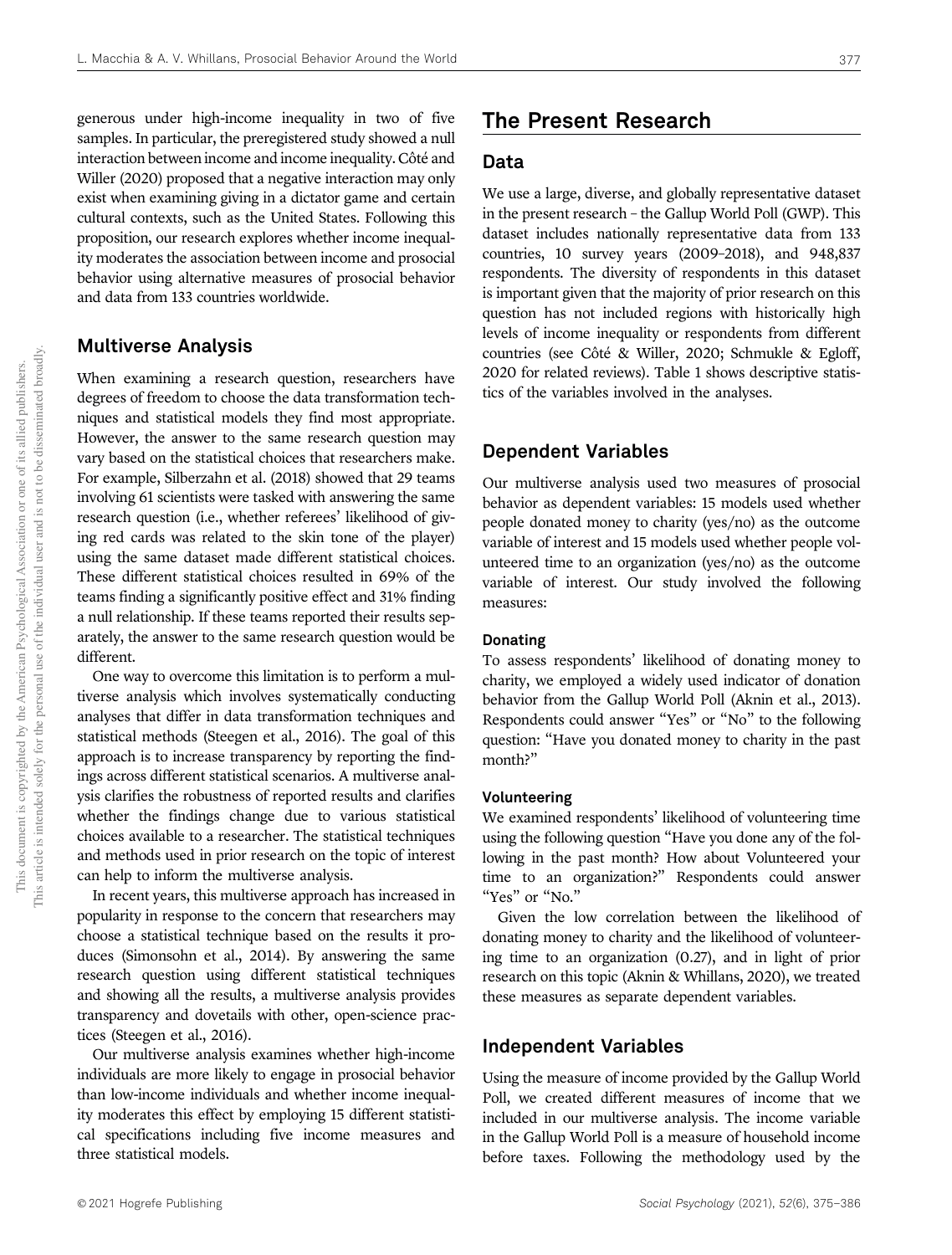Table 1. Descriptive statistics of variables involved in the analysis

| Name of variable                        | $\mathcal N$ | Mean      | <b>SD</b>   | Min          | Max          |
|-----------------------------------------|--------------|-----------|-------------|--------------|--------------|
| Donated money to charity                | 948,837      | 0.32      | 0.466       | $\circ$      | 1            |
| Volunteered to an organization          | 948,837      | 0.20      | 0.400       | $\mathbf{0}$ | $\mathbf{1}$ |
| Absolute income                         | 948,837      | 9,321.119 | 240,819.300 | $\mathbb O$  | 224,508,412  |
| Log of income                           | 948,837      | 7.973     | 1.793       | $\mathbb O$  | 19           |
| Richest 20%                             | 948,837      | 0.20      | 0.400       | 0            | 1            |
| Richest 10%                             | 948,837      | 0.10      | 0.299       | $\mathbf{0}$ | 1            |
| Richest 1%                              | 948,837      | 0.01      | 0.096       | $\mathbf{0}$ | 1            |
| Gini Index                              | 948,837      | 37.600    | 7.799       | 23.400       | 65.000       |
| Female                                  | 948,837      | 0.546     | 0.498       | $\mathbb O$  | 1            |
| Age                                     | 948,819      | 42.559    | 18.025      | 13.000       | 100.000      |
| Age squared                             | 948,819      | 2,136.206 | 1,723.236   | 169.000      | 10,000.000   |
| Level of education                      |              |           |             |              |              |
| Elementary                              | 941,642      | 0.312     | 0.463       | $\circ$      | 1            |
| Secondary                               | 941,642      | 0.166     | 0.372       | $\mathbf{0}$ | 1            |
| Tertiary                                | 941,642      | 0.522     | 0.499       | $\mathbf{0}$ | 1            |
| Employment status                       |              |           |             |              |              |
| Employed full-time employer             | 910,794      | 0.283     | 0.450       | $\mathbb O$  | 1            |
| Employed full-time for self             | 910,794      | 0.131     | 0.338       | $\mathbf{0}$ |              |
| Employed part-time don't want full-time | 910,794      | 0.072     | 0.258       | $\mathbf{0}$ |              |
| Unemployed                              | 910,794      | 0.058     | 0.234       | 0            |              |
| Employed part-time want full-time       | 910,794      | 0.066     | 0.248       | 0            | 1            |
| Out of workforce                        | 910,794      | 0.390     | 0.488       | 0            | 1            |
| Marital status                          |              |           |             |              |              |
| Married                                 | 942,361      | 0.529     | 0.499       | $\mathbb O$  |              |
| Divorced                                | 942,361      | 0.041     | 0.198       | $\mathbb O$  |              |
| Partner                                 | 942,361      | 0.054     | 0.227       | 0            |              |
| Separated                               | 942,361      | 0.024     | 0.152       | 0            | 1            |
| Single                                  | 942,361      | 0.275     | 0.446       | $\mathbf{0}$ | 1            |
| Widowed                                 | 942,361      | 0.078     | 0.267       | 0            | $\mathbf{1}$ |
| Children under 15 household             | 933,409      | 1.100     | 1.617       | 0.000        | 59.000       |
| Log of GDP per capita                   | 948,837      | 9.433     | 1.062       | 6.457        | 11.728       |
| Unemployment rate                       | 948,837      | 7.776     | 5.590       | 0.310        | 32.179       |
| Inflation rate                          | 942,821      | 4.794     | 6.978       | $-6.811$     | 121.738      |

*Note*. More detail about these variables can be found in the Electronic Supplementary Material, ESM 1.

Gallup World Poll, we created a measure of per capita household income by dividing the measure of household income by household size. Therefore, our coding of this variable allows for the accurate income classification of people who do not have personal income but who live in a household in which other members have income. We did not use equivalence scales which measure the cost of living of a particular household size and composition. For instance, these scales consider the fact that a family of four does not need four times the income of one person as some costs are shared by the household members (e.g., rent). Future research should explore whether these results hold using equivalence scales, given that they provide an alternative way to consider household size and composition when determining income per capita. Consistent with prior

research exploring the relationship between income, income inequality, and prosocial behavior, using large-scale datasets (Côté et al., 2015; Schmukle et al., 2019), we use objective measures of income across our analyses. We included the following measures of income in our statistical models:

### Absolute Income

Following Côté et al. (2015), we used a measure of absolute income divided by 10,000. Whereas Côté et al. (2015) centered their income measure within states, due to the characteristics of our dataset (133 countries and 10 years), we standardized the absolute income measure for each country and year to account for differences in currencies and purchasing power (Models 1–3, Tables 2 and 3).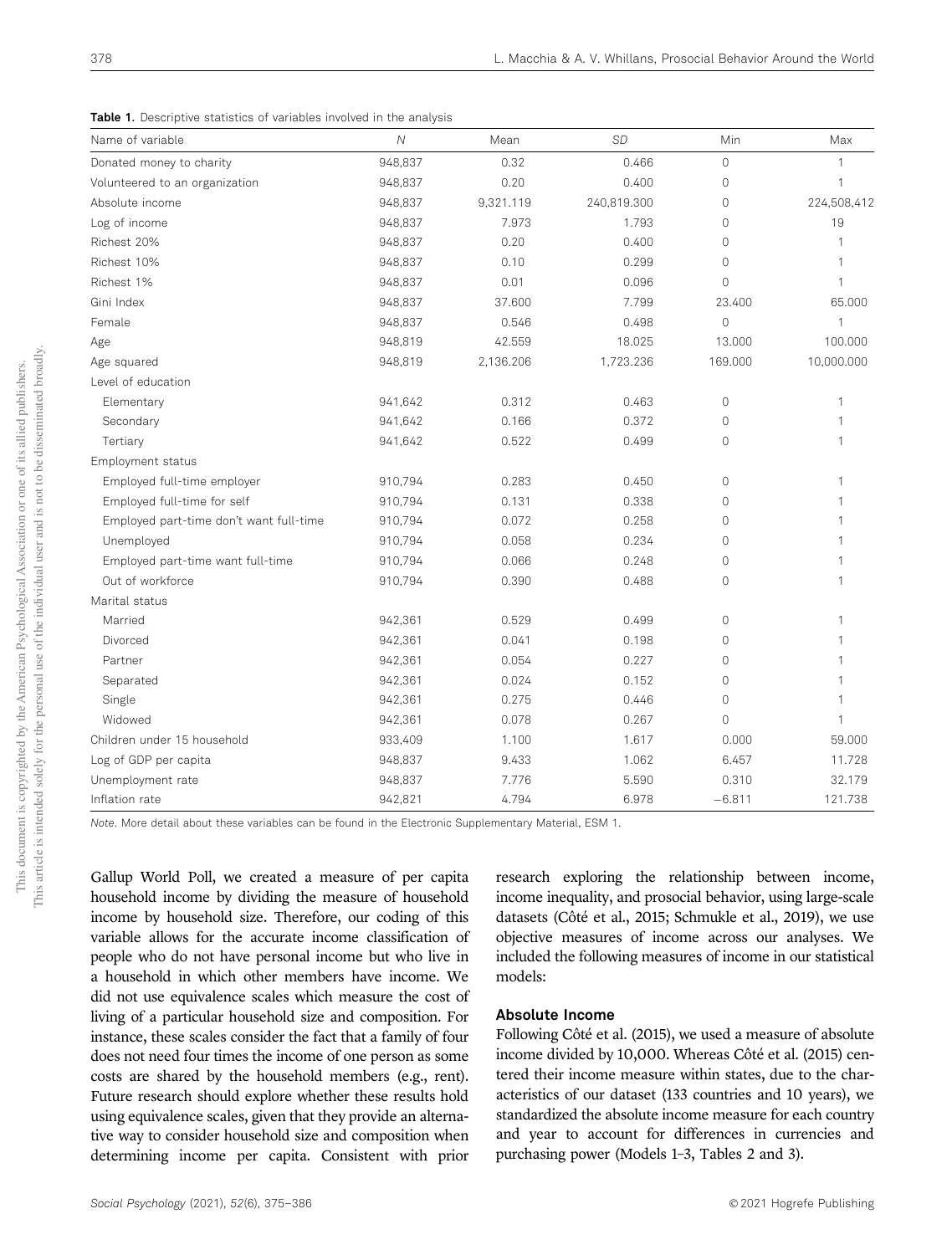### Log of Income

Following Schmukle et al. (2019; Study 3), we included a logarithmized measure of income in our multiverse analysis. Our dataset includes country and year level data as it contains 133 countries and 10 survey years. In contrast, Study 3 from Schmukle et al. (2019) contains 30 countries and 1 survey year (1998). Their dataset, therefore, justifies the standardization of the income measure only by country because their data presents country-level data, whereas our dataset justifies the standardization of the income measures both by country and year. Because our dataset varied by country and year, we standardized income within country and year (Models 2–4, Tables 2 and 3).

### Categorical Income (Top Quintile, Top Decile, and Top Percentile)

Following prior research on prosocial behavior (e.g., Kessler et al., 2019; Piff, Stancato, Martinez, et al., 2012), we used a categorical measure of income. Using the measure of personal income, we created a measure representing the five income quintiles in each country and year of data collection (see Oishi et al., 2018). We then created a dummy variable that represented the top quintile in each country and year with "1" and the lower quintiles with "0" (Models 7–9, Tables 2 and 3). This dummy variable allowed us to explore the prosocial behavior of relatively high-income individuals, that is, respondents at the top of the income distribution within country and year.

Although a categorical measure of income allowed us to focus on people with higher income, this method may raises the concern that results may differ according to how we split the income distribution (e.g., those at the top 20, 10, or 1%). To address this concern, we conducted the same analyses using several income thresholds. Specifically, in our multiverse analysis, we also included models that coded the income variable by deciles (top 10% – Models 10–12, Tables 2 and 3) and percentiles (top 1% – Models 13–15, Tables 2 and 3).

#### Income Inequality

To account for the level of income inequality in each country and year, we included the Gini Index in our analyses. The Gini Index is a commonly used measure of income inequality that ranges between 0 and 1. Scores closer to one denote higher levels of income inequality. For ease of interpretation, we used Gini values multiplied by 100, and centered the Gini Index across countries and years. We obtained this index from the Standardized World Income Inequality Database (SWIID; https://fsolt.org/ swiid/). Although the Gini Index is known to have some limitations (Atkinson et al., 2011), this measure has key

advantages for cross-country comparisons: the calculations of the Gini Index are independent of the size of the economy and the population of a country. The Gini Index is also available for all of the countries and survey years included in our dataset. Due to these features, the Gini Index is the preferable measure of income inequality in our study.

### Statistical Methods

Given that the dependent variables were binomial (yes/no), we used different types of logit models (also called logic or binary logistic regressions) to examine the effect of income on the likelihood of engaging in prosocial behavior and whether income inequality moderates this effect. All of our models include whether people donated money to charity (1 = yes) or whether people volunteered time to an organization  $(1 = yes)$  as the dependent variables and income (absolute, log, quintiles, deciles, and percentiles depending on the model) and the interaction term between income and income inequality as independent variables. Our multiverse analysis included the following statistical models:

### Random Effects Multi-Level Logit Models

Consistent with prior research on prosocial behavior (Côté et al., 2015; Schmukle et al., 2019), we used multi-level logit models with country and year as random intercepts. These random factors account for the multi-level aspect of the data (i.e., data are clustered in countries which are clustered in survey years) and, thus, these models account for the fact that the main effects may vary across countries and years (Models 1, 4, 7, 10, and 13, Tables 2 and 3).

### Fixed Effects Logit Models Without Covariates

Following prior research using the same Gallup World Poll dataset (e.g., De Neve et al., 2018; Powdthavee et al., 2017) and datasets with similar characteristics (e.g., Di Tella et al., 2003), we conducted logit models including country and year fixed effects. These fixed effects account for cultural factors and political events that occurred in specific countries and years, and may influence the relationship between income, income inequality, and prosocial behavior (Models 2, 5, 8, 11, and 14, Table 2 and 3).

### Fixed Effects Logit Models With Covariates

Following prior research on prosocial behavior (e.g., Piff, Stancato, Côté, et al., 2012; Whillans et al., 2017), we included covariates in our fixed effects logit models to account for potential alternative explanations.<sup>1</sup> These models allowed us to understand whether the observed results controlled variables that could influence prosocial behavior,

 $1$  Random effects multi-level logit models do not include covariates due to convergence challenges.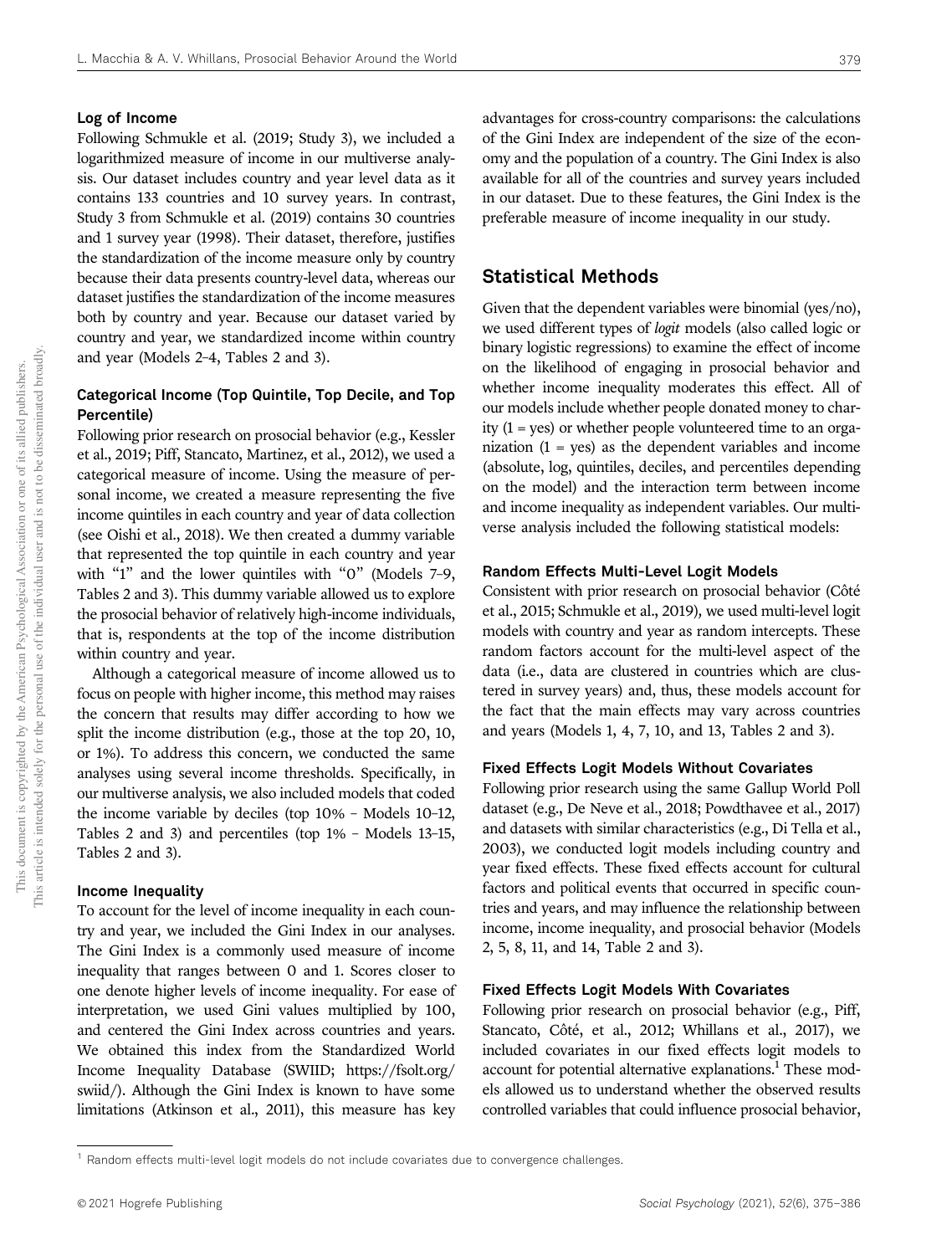

Figure 1. Interaction coefficients of income and income inequality from different statistical models. Dots indicate the logit estimate in each model, and the lines represent the confidence interval of each estimate. Absolute income is divided by 10,000 and standardized within country and year. Log of income is standardized within country and year. The top quintile represents people at the top quintile of the income distribution of their country and year. The top decile represents people at the top decile of the income distribution of their country and year. The top percentile represents people at the top percentile of the income distribution of their country and year. Income inequality (Gini Index) is standardized across countries and years. RE = Random effects. FE = Fixed effects.

such as age, gender, level of education, employment status, marital status, and a number of children under 15 in the household. Level of education, employment status, and marital status are categorical variables with elementary (up to 8 years of basic education), employed full-time for an employer, and single/never married as reference categories, respectively. In these models, we also accounted for macroeconomic factors that could be related to income inequality and prosocial behavior, such as GDP per capita, the unemployment rate, and the inflation rate in each country and survey year (see Macchia et al., 2020; Powdthavee et al., 2017; Models 3 6, 9, 12, and 15, Tables 2 and 3).

Overall, the multiverse analysis that we conducted consisted of 30 statistical specifications that included two dependent variables (whether people donated money to charity and whether people volunteered time to an organization), five income measures (absolute income, log of income, top quintile, top decile, and top percentile), and three statistical models (random effects multi-level logit model, fixed effects logit model without covariates, and fixed effects logit model with covariates).

Scripts for analyses and output are available through the Open Science Framework (OSF) https://osf.io/4g8yr/? view\_only=26e229a4b2854204a2f7ee9df488af64 (Macchia & Whillans, 2021).

### Results

### Are High-Income Individuals More Likely to Engage in Prosocial Behavior?

Across each 30 model specifications, we found that highincome people were more likely to donate money to charity and volunteer time to an organization than low-income variable, the odds ratios ranged from 1.2 to 1.9. This indicates that the odds of having donated money to charity for high-income people were 1.2 to 1.9 times greater than the odds for low-income people, depending on the statistical model and the measure of income used. Across the 15 models that used whether people volunteered time to an organization as the dependent variable, the odds ratios ranged from 1.07 to 1.4. This indicates that for high-income people, the odds of volunteering time to an organization were 1.07–1.4 times greater than the odds for low-income people, depending on the statistical model and the measure of income used. These findings held controlling for sociodemographic factors (i.e., age, gender, level of education, employment status, marital status, number of children in the household) and macroeconomic indicators (i.e., log of GDP per capita, unemployment, and inflation rates; Models 3, 6, 9, 12, and 15, Table 2). The coefficients and relevant statistics can be found in Table 2 (Models 1–3 [absolute income], Models 4–6 [log of income], Models 7–9 [top quintile], Models 10–12 [top decile], and Models 13–15 [top percentile]). Full models can be found in Tables E1–E10 in the Electronic Supplementary Material, ESM 1.

individuals (Table 2). Across the 15 models that used whether people donated money to charity as the dependent

### Does Income Inequality Moderate the Effect of Income on Prosocial Behavior?

### Likelihood of Donating

In 12 out of 15 models, we found that high-income individuals were more likely to donate money to charity under high-income inequality than under low-income inequality. The interaction term between income and income inequality in the three models that included absolute income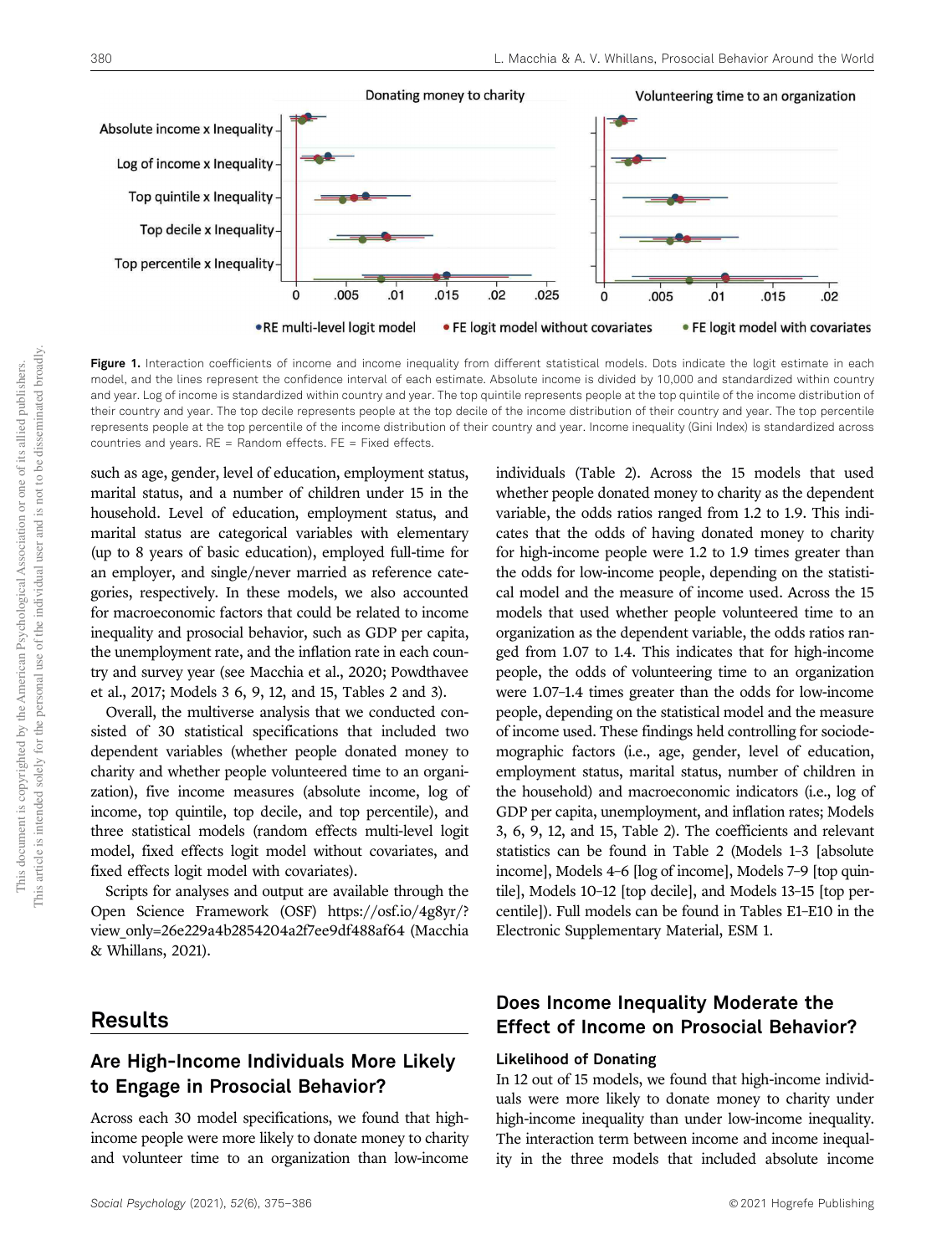Table 2. Income coefficients from different statistical models predicting the likelihood of donating and volunteering

|          | Income measure  | Statistical model           | Donating                             | Volunteering                          |
|----------|-----------------|-----------------------------|--------------------------------------|---------------------------------------|
| Model 1  | Absolute income | RE multi-level logit        | $b = 0.184$ , $p \lt 0.001$ , 95% CI | $b = 0.081$ , $p \lt 0.001$ , 95% CI  |
|          |                 |                             | $[0.169, 0.199],$ OR = 1.2           | $[0.069, 0.092],$ OR = 1.084          |
| Model 2  | Absolute income | FE logit without covariates | $b = 0.180$ , $p \lt 0.001$ , 95% CI | $b = 0.074$ , $p \lt 0.001$ , 95% CI  |
|          |                 |                             | $[0.175, 0.185], OR = 1.198$         | $[0.069, 0.079], OR = 1.077$          |
| Model 3  | Absolute income | FE logit with covariates    | $b = 0.125$ , $p \lt 0.001$ , 95% CI | $b = 0.037 p \le 0.001$ , 95% CI      |
|          |                 |                             | $[0.117, 0.134], OR = 1.134$         | $[0.030, 0.044], OR = 1.038$          |
| Model 4  | Log of income   | RE multi-level logit        | $b = 0.243$ , $p \lt 0.001$ , 95% CI | $b = 0.113$ , $p \lt 0.001$ , 95% CI  |
|          |                 |                             | $[0.222, 0.265], OR = 1.276$         | $[0.092, 0.134], OR = 1.120$          |
| Model 5  | Log of income   | FE logit without covariates | $b = 0.228$ , $p \lt 0.001$ , 95% CI | $b = 0.087$ , $p \lt 0.001$ , 95% CI  |
|          |                 |                             | $[0.222, 0.233], OR = 1.255$         | $[0.082, 0.093], OR = 1.092$          |
| Model 6  | Log of income   | FE logit with covariates    | $b = 0.168$ , $p \lt 0.001$ , 95% CI | $b = 0.040$ , $p \lt 0.001$ , 95% CI  |
|          |                 |                             | $[0.157, 0.179]$ , OR = 1.184        | $[0.031, 0.049], OR = 1.041$          |
| Model 7  | Top quintile    | RE multi-level logit        | $b = 0.462$ , $p \lt 0.001$ , 95% CI | $b = 0.232$ , $p \lt 0.001$ , 95% CI  |
|          |                 |                             | $[0.425, 0.499], OR = 1.588$         | $[0.193, 0.271], OR = 1.262$          |
| Model 8  | Top quintile    | FE logit without covariates | $b = 0.455$ , $p \lt 0.001$ , 95% CI | $b = 0.208$ , $p \lt 0.001$ , 95% CI  |
|          |                 |                             | $[0.443, 0.466], OR = 1.576$         | $[0.196, 0.221], OR = 1.232$          |
| Model 9  | Top quintile    | FE logit with covariates    | $b = 0.328$ , $p \lt 0.001$ , 95% CI | $b = 0.097$ , $p \lt 0.001$ , 95% CI  |
|          |                 |                             | $[0.308, 0.348], OR = 1.388$         | $[0.078, 0.118], \text{ OR } = 1.102$ |
| Model 10 | Top decile      | RE multi-level logit        | $b = 0.513$ , $p \lt 0.001$ , 95% CI | $b = 0.273$ , $p \lt 0.001$ , 95% CI  |
|          |                 |                             | $[0.472, 0.553],$ OR = 1.671         | $[0.229, 0.317],$ OR = 1.315          |
| Model 11 | Top decile      | FE logit without covariates | $b = 0.508$ , $p \lt 0.001$ , 95% CI | $b = 0.246$ , $p \lt 0.001$ , 95% CI  |
|          |                 |                             | $[0.493, 0.523]$ , OR = 1.661        | $[0.229, 0.263]$ , OR = 1.279         |
| Model 12 | Top decile      | FE logit with covariates    | $b = 0.355$ , $p \lt 0.001$ , 95% CI | $b = 0.117$ , $p \lt 0.001$ , 95% CI  |
|          |                 |                             | $[0.332, 0.378]$ , OR = 1.426        | $[0.093, 0.142], OR = 1.125$          |
| Model 13 | Top percentile  | RE multi-level logit        | $b = 0.680$ , $p \lt 0.001$ , 95% CI | $b = 0.354$ , $p \lt 0.001$ , 95% CI  |
|          |                 |                             | $[0.609, 0.751], OR = 1.975$         | $[0.284, 0.423], OR = 1.425$          |
| Model 14 | Top percentile  | FE logit without covariates | $b = 0.670$ , $p \lt 0.001$ , 95% CI | $b = 0.339$ , $p \lt 0.001$ , 95% CI  |
|          |                 |                             | $[0.624, 0.716]$ , OR = 1.955        | $[0.289, 0.389],$ OR = 1.404          |
| Model 15 | Top percentile  | FE logit with covariates    | $b = 0.465$ , $p \lt 0.001$ , 95% CI | $b = 0.185$ , $p \lt 0.001$ , 95% CI  |
|          |                 |                             | $[0.413, 0.518], OR = 1.593$         | $[0.129, 0.241], OR = 1.204$          |

*Note. b* = logit estimate;  $p = p$ -value; 95% CI = 95% Confidence Interval; OR = Odds Ratio; RE = random effects; FE = fixed effects. Income inequality (Gini Index) is a continuous measure centered across countries and years. Number of observations of models without covariates = 948,837; Number of observations of models with covariates = 885,241. 133 countries, 10 survey years. RE multi-level logit models include country and year as random factors. FE logit models include country and year fixed effects. FE logit models with covariates also include respondents' demographic characteristics: age, age squared, gender, level of education, employment status, marital status, number of children under 15 in the household, macroeconomic indicators: log of GDP per capita, unemployment rate, and inflation rate; and standard errors clustered by country-year. These models do not include the interaction between income and income inequality to interpret the effect of income on prosocial behavior without the influence of the interaction term. Full models can be found in ESM 1.

(Models 1–3, Table 3) was insignificant (see Discussion section for more details). Across the 12 models that showed a significant positive interaction, the odds ratios ranged from 1.001 to 1.015. These analyses show that for high-income people, the odds of having donated money to charity under high-income inequality were, depending on the statistical model and the measure of income used, 1.001 to 1.015 times greater than the odds of having donated money to charity under low-income inequality. These results held controlling for socio-demographic factors (i.e., age, gender, level of education, employment status, marital status, number of children in the household) and macroeconomic indicators (i.e., log of GDP per capita, unemployment, and inflation rates; Models 3, 6, 9, 12, and 15, Table 3). The interaction coefficients and relevant statistics can be found in Table 3 (Models 1–3 [absolute income], Models 4–6 [log of income], Models 7–9 [top quintile], Models 10–12 [top decile], and Models 13–15 [top percentile]), and on the right-hand panel on Figure 1. The full models can be found in Tables E14–E18 in ESM 1.

### Likelihood of Volunteering

Across all of the 15 statistical models that examined this question, high-income individuals were more likely to volunteer time to an organization under high-income inequality than under low-income inequality. This result was robust to various model specifications and conceptualizations of income. Across the 15 models that used whether people volunteered time to an organization as the dependent variable, the odds ratios ranged from 1.002 to 1.011. In these analyses, for high-income individuals, the odds of having volunteered time to an organization in the past month under high-income inequality were, depending on the statistical model and the measure of income used, 1.002 to 1.011 times greater than the odds of having volunteered time to an organization under low-income inequality. These findings held controlling for sociodemographic factors (i.e., age, gender, level of education, employment status, marital status, number of children in the household) and macroeconomic indicators (i.e., log of GDP per capita, unemployment, and inflation rates; Models 3, 6, 9, 12, and 15,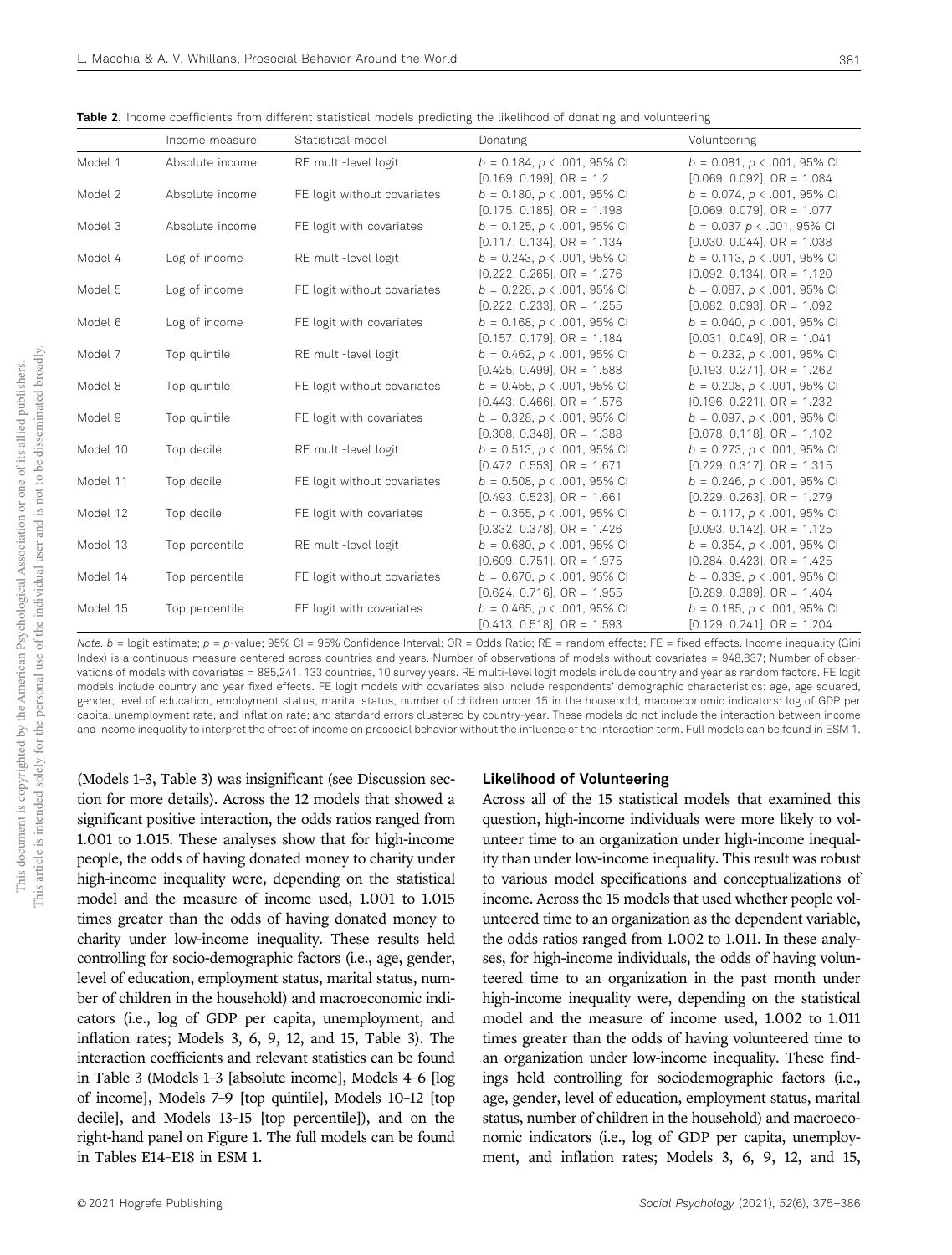Table 3. Interaction terms of income and income inequality from different statistical models predicting the likelihood of donating and volunteering

|                                               |                | Income measure Statistical model         | Donating                                                                                                        | Volunteering                                                                                       |
|-----------------------------------------------|----------------|------------------------------------------|-----------------------------------------------------------------------------------------------------------------|----------------------------------------------------------------------------------------------------|
| Model 1 (Côté et al., 2015)                   |                | Absolute income RE multi-level logit     | $b = 0.001$ , $p = .210$ , 95% CI<br>$[-0.001, 0.003]$ , OR = 1.001                                             | $b = 0.002$ , $p = .025$ , 95% CI<br>$[0.0002, 0.003], OR = 1.002$                                 |
| Model 2                                       |                |                                          | Absolute income FE logit without covariates $b = 0.001$ , $p = .207$ , 95% CI<br>$[-0.001, 0.002]$ , OR = 1.001 | $b = 0.002$ , $p \lt 0.001$ , 95% CI<br>$[0.001, 0.003], OR = 1.002$                               |
| Model 3                                       |                | Absolute income FE logit with covariates | $b = 0.001$ , $p = .311$ , 95% CI<br>$[-0.001, 0.002]$ , OR = 1.001                                             | $b = 0.001 p = .002, 95\%$ CI<br>$[0.0005, 0.002]$ , OR = 1.001                                    |
| Model 4 (Schmukle et al., 2019) Log of income |                | RE multi-level logit                     | $b = 0.003$ , $p = .018$ , 95% CI<br>$[0.001, 0.006], OR = 1.003$                                               | $b = 0.003$ , $p = .015$ , 95% CI<br>$[0.001, 0.005], OR = 1.003$                                  |
| Model 5                                       | Log of income  |                                          | FE logit without covariates $b = 0.002$ , $p = .007$ , 95% CI<br>$[0.001, 0.004], OR = 1.002$                   | $b = 0.003$ , $p \lt 0.001$ , 95% CI<br>$[0.001, 0.004], OR = 1.003$                               |
| Model 6                                       | Log of income  | FE logit with covariates                 | $b = 0.002$ , $p = .002$ , 95% CI<br>$[0.001, 0.004], OR = 1.002$                                               | $b = 0.002$ , $p \lt 0.001$ , 95% CI<br>$[0.001, 0.003], OR = 1.002$                               |
| Model 7                                       | Top quintile   | RE multi-level logit                     | $b = 0.007$ , $p = .003$ , 95% CI<br>$[0.002, 0.011], OR = 1.007$                                               | $b = 0.006$ , $p = .008$ , 95% CI<br>$[0.002, 0.011], OR = 1.006$                                  |
| Model 8                                       | Top quintile   |                                          | FE logit without covariates $b = 0.006$ , $p \lt 0.001$ , 95% CI<br>$[0.003, 0.009], OR = 1.006$                | $b = 0.007$ , $p \lt 0.001$ , 95% CI<br>$[0.004, 0.009], OR = 1.007$                               |
| Model 9                                       | Top quintile   | FE logit with covariates                 | $b = 0.005$ , $p = 0.001$ , 95% CI<br>$[0.002, 0.007], OR = 1.005$                                              | $b = 0.006$ , $p \lt 0.001$ , 95% CI<br>$[0.004, 0.008],$ OR = 1.006                               |
| Model 10                                      | Top decile     | RE multi-level logit                     | $b = 0.009$ , $p \lt 0.001$ , 95% CI<br>$[0.004, 0.014], OR = 1.009$                                            | $b = 0.007$ , $p = 0.014$ , 95% CI<br>$[0.001, 0.012], OR = 1.007$                                 |
| Model 11                                      | Top decile     |                                          | FE logit without covariates $b = 0.009$ , $p \lt 0.001$ , 95% CI<br>$[0.006, 0.012], OR = 1.009$                | $b = 0.007$ , $p \lt 0.001$ , 95% CI<br>$[0.004, 0.010], OR = 1.007$                               |
| Model 12                                      | Top decile     | FE logit with covariates                 | $b = 0.007$ , $p \lt 0.001$ , 95% CI<br>$[0.003, 0.009], OR = 1.007$                                            | $b = 0.006$ , $p \lt 0.001$ , 95% CI<br>$[0.003, 0.009], OR = 1.006$                               |
| Model 13                                      | Top percentile | RE multi-level logit                     | $b = 0.015$ , $p = .001$ , 95% CI<br>$[0.007, 0.023]$ , OR = 1.015                                              | $b = 0.011$ , $p = .011$ , 95% CI<br>$[0.002, 0.019]$ , OR = 1.011                                 |
| Model 14                                      | Top percentile |                                          | FE logit without covariates $b = 0.014$ , $p \lt 0.001$ , 95% CI                                                | $b = 0.011$ , $p = 0.001$ , 95% CI                                                                 |
| Model 15                                      | Top percentile | FE logit with covariates                 | $[0.007, 0.021]$ , OR = 1.014<br>$b = 0.008$ , $p = .014$ , 95% CI<br>$[0.002, 0.015],$ OR = 1.009              | $[0.004, 0.017]$ , OR = 1.011<br>$b = 0.008$ , $p = .026$ , 95% CI<br>$[0.001, 0.014], OR = 1.008$ |

*Note. b* = logit estimate;  $p = p$ -value; 95% CI = 95% Confidence Interval; OR = Odds Ratio; RE = random effects; FE = fixed effects. Income inequality (Gini Index) is a continuous measure centered across countries and years. Number of observations of models without covariates = 948,837; Number of observations of models with covariates = 885,241. 133 countries, 10 survey years. RE multi-level logit models include country and year as random factors. FE logit models include country and year fixed effects. FE logit models with covariates also include respondents' demographic characteristics: age, age squared, gender, level of education, employment status, marital status, number of children under 15 in the household, macroeconomic indicators: log of GDP per capita, unemployment rate, and inflation rate; and standard errors clustered by country-year. Full models can be found in ESM 1.

Table 3). The interaction coefficients can be found on Table 3 (Models 1–3 [absolute income], Models 4–6 [log of income], Models 7–9 [top quintile], Models 10–12 [top decile], and Models 13–15 [top percentile]) and on the left-hand panel of Figure 1. Full models can be found in Tables E19–E23 in ESM 1.

### Regions of Significance

To identify the range of income inequality where the effect of income on the likelihood of engaging in prosocial behavior was statistically significant, we conducted analyses of regions of significance. Across all models that showed a significant positive interaction between income and income inequality, we found that the slope for income was significant for all levels of income inequality and that in countries with highincome inequality (Gini Index = 65.0), the simple slope for income was larger than in countries with low-income inequality (Gini Index = 23.4). See Tables E12 and E13 in ESM 1 to interpret results and regions of significance.

### Robustness Checks

We conducted additional models to confirm the robustness of the models that use categorical measures of income. Instead of coding the bottom quintiles, deciles, and percentiles with zero and the top quintile, decile, and percentile with 1, respectively, the additional models include a measure of income with each quintile, decile, and percentile separately using the top quintile, decile, and percentile, respectively, as the reference category. These models show that people whose income was in the lower quintiles, deciles, and percentiles were less likely to donate money and less likely to volunteer their time than those whose income was in the top quintile, decile, and percentile. These models show that income inequality moderated these effects. These findings were consistent across our three model specifications: Random effects multi-level logit model, fixed effects logit model without covariates, and fixed effects logit model with covariates. These models can be found in Tables E24–E29 in ESM 1.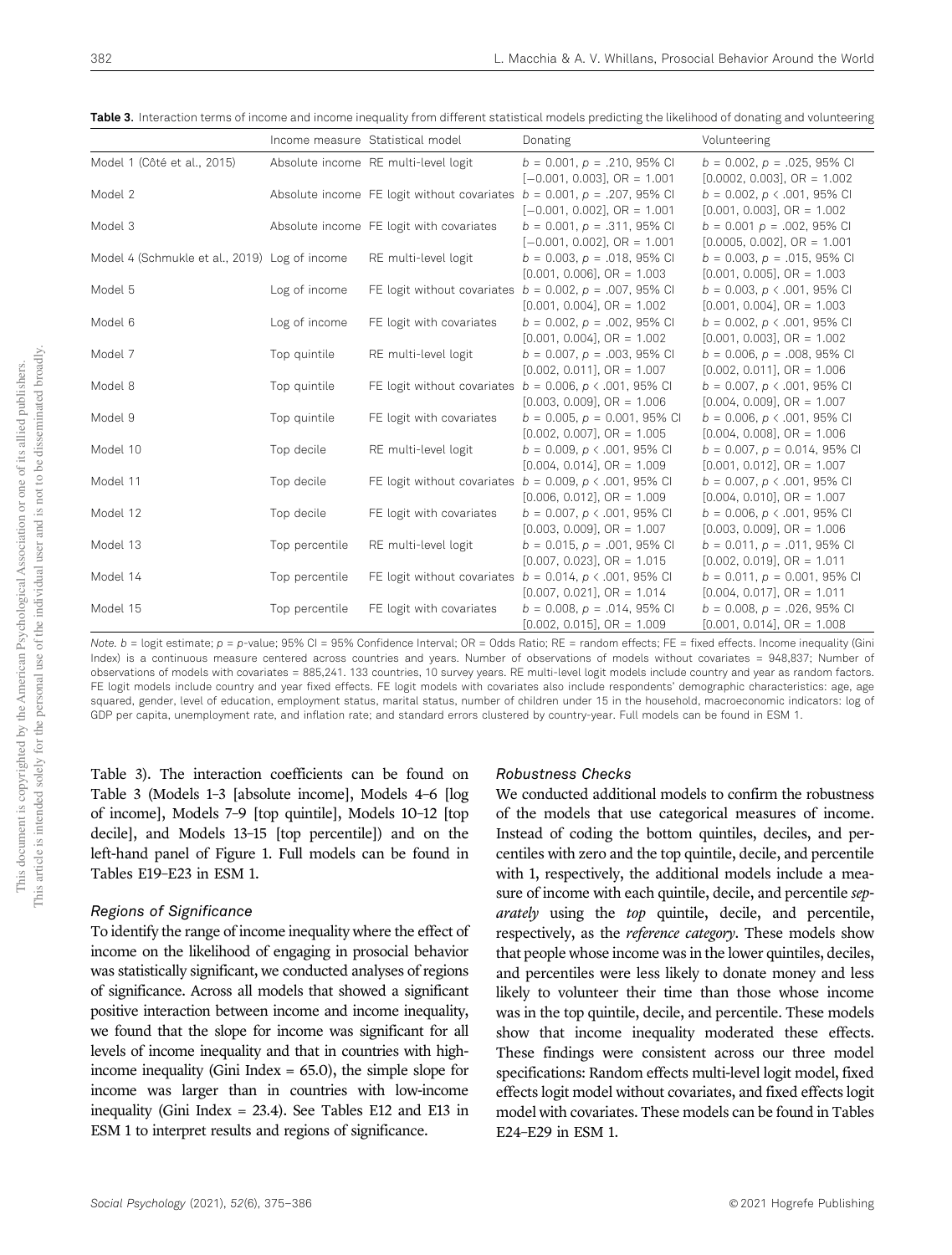As an additional robustness check, we controlled for the difference between high-income and low-income individuals in each country and survey year. This test allowed us to rule out a potential alternative explanation that the larger difference in income between high-income and low-income individuals in countries with greater income inequality drove the positive relationship between income, income inequality, and prosocial behavior. This robustness check did not significantly change the results (see Tables E34 and E35 in ESM 1).

### **Discussion**

The effect of income on prosocial behavior and whether income inequality moderates this effect have been extensively explored (e.g., Côté et al., 2015; Korndörfer et al., 2015; Piff et al., 2010; Schmukle et al., 2019). However, most previously published studies have used convenience samples from restricted regions, such as the United States and Europe, and varied measures of prosocial behavior and income.

We used a large and globally representative dataset with 948,837 respondents and 133 countries and various statistical models. We conducted a multiverse analysis with 30 statistical specifications that contained five income measures (absolute income, log of income, income quintiles, income deciles, and income percentiles), three statistical models (random effects multi-level logit models, fixed effects logit models without covariates, and fixed effects logit models with covariates), and two dependent variables (whether people donated money to charity and whether people volunteered time to an organization). First, we found that high-income individuals were more likely to engage in prosocial behavior than low-income individuals. Second, we found that under high-income inequality, high-income individuals were more likely to engage in prosocial behavior than under low-income inequality.

The positive effect of income on the likelihood of engaging in prosocial behaviour held across the 30 statistical models that we conducted in our multiverse analysis. This finding aligns with more recent research showing that high-income individuals are more prosocial than lowincome individuals (Korndörfer et al., 2015). In contrast, this finding is not consistent with initial social psychological research that shows that low-income individuals are more prosocial than high-income individuals (Piff et al., 2010; see Introduction for more detail about these studies).

The positive interaction between income and income inequality was found in 12 of the 15 models that used whether people donated money to charity as the dependent variable and in the 15 models that used whether people volunteered time to an organization as the outcome variable. The models that used absolute income as the income measure showed a null interaction between income and income inequality predicting the likelihood of donating money to charity.

Using a sample of United States residents, Côté et al. (2015) found a negative interaction between income, income inequality, and prosocial behavior as measured by the number of raffle tickets people donate in an economic game. Using samples from the United States, Germany, and other European countries, Schmukle et al. (2019) found a null interaction between income and income inequality predicting prosocial behavior measured by donations to charity and a positive interaction predicting prosocial behavior measured by the frequency of volunteering. Here, we found a positive interaction between income, income inequality, and prosocial behavior measured by the likelihood of donating money to charity and the likelihood of volunteering time to an organization. The different dependent variables and samples used may explain the diverse findings of these studies.

Our findings that high-income people were more likely to engage in prosocial behavior under high versus low-income inequality complements prior research on the topic that has examined income, income inequality, and prosocial behavior using restrictive samples, such as Europe and the United States. The magnitude of these effects is in line with prior research that has explored similar relationships with similar datasets (Côté et al., 2015; Schmukle et al., 2019). In addition, the rather diminutive relationships found here are consistent with other well-established relationships, such as the extensively studied association between income and happiness (Stevenson & Wolfers, 2013).

Our study has some potential limitations. First, the crosssectional nature of the data does not allow us to establish causality. Due to the lack of experimental and longitudinal data, we can only assess the association between income, income inequality, and prosocial behavior. Future research should seek to demonstrate causality. Second, prior research shows that higher-income individuals have greater control over their temporal and financial resources (Johnson & Krueger, 2006; Smeets et al., 2020). The fact that high-income people have more discretion over these resources could explain why they are more likely to donate money to charity and volunteer time to an organization. Our data do not allow us to rule out this possibility. Future research should attempt to control for these variables. Third, our study uses self-reported measures of prosocial behavior: whether people donated money to charity (yes/ no) and whether people volunteered time to an organization in the past month (yes/no). Although self-report data can allow researchers to gain insights from populations rarely studied in psychology, such as the ones included here, we acknowledge that self-reported prosocial behavior might not always correspond to real-life behavior (see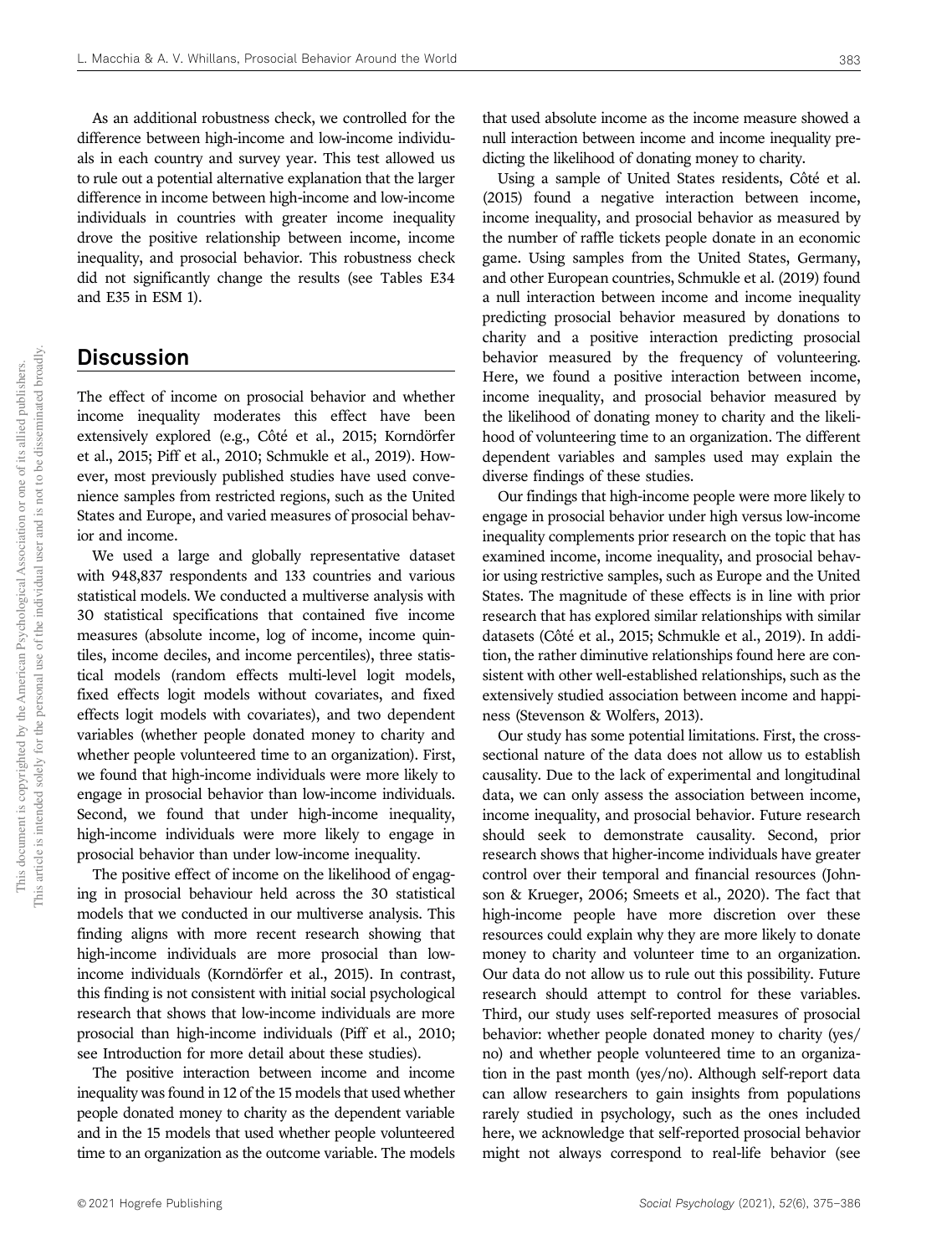Baumeister et al., 2007 for further discussion). Studying the likelihood of engaging in prosocial behavior is particularly important in contexts in which giving and volunteering rates are low, whereas exploring how much money people donate and how frequently people volunteer may seem a priority in a context in which giving and volunteering rates are high. In our sample, 32% of people reported that they donated money to charity in the past month, and 20% reported that they volunteered time to an organization in the past month. These data highlight the need to understand the factors that may shape the likelihood of donating money and volunteering time. Finally, although the measure of income inequality used here, namely the Gini Index, has advantages for a cross-sectional study (see Introduction for more details), it also has some limitations. One possible disadvantage of this measure is that it is particularly sensitive to changes in the middle of the distribution (vs. the tails Atkinson et al., 2011). Thus, future research, especially research that aims to capture inequality in the tails of the income distribution, should use measures of income inequality that overcome this limitation such as the income held by the top 1% of income earners.

Future research should examine the relationships studied here using other dependent variables such as the amount of money donated to charity and the proportion of salary donated to charity (see Schmukle et al., 2019). Careful attention should be given to these dependent variables as two people may give the same amount of money, but the proportion of their income may be different. In this case, the person who gives a lower proportion of their income could be considered less generous than the one who gives a larger proportion of their income. Future research should explore these possibilities with representative samples in a wide range of countries instead of convenience samples from the United States or Europe. Our study is the first step in that direction.

Future research should also explore other independent variables, for example, subjective socioeconomic status and social class (e.g., a composite of income, education, and occupation). These measures are particularly relevant when exploring prosocial behaviors that are not directly related to money, such as helping a stranger. Prosocial behavior among low-income people also deserves more detailed scrutiny. Prior research shows that low-income people are more prosocial than high-income people (e.g., Piff et al., 2010). Our cross-national data found that lowincome people were less likely to donate money to charity and less likely to volunteer time to an organization than high-income people. Most of our statistical models found a null interaction between low income, income inequality, and the likelihood of engaging in prosocial behavior. These exploratory analyses can be found in Tables E30 and E31 in ESM 1. Future research should consider a multiverse analysis to explore these possibilities.

There are several possible psychological explanations for the positive interaction between income and income inequality predicting the likelihood of engaging in prosocial behavior. Although such explanations were not testable in our data, these suggestions provide the groundwork for future research to explore the patterns of results observed here.

First, future research should explore whether perceiving wealth as a responsibility and feeling personal agency toward helping those in need may explain why high-income people are more likely to engage in prosocial behavior under high-income inequality than under low-income inequality. This suggestion is based on findings showing that the belief that wealth incurs a responsibility to give back to society can improve people's attitudes about paying taxes (Whillans et al., 2016) as well as research showing that appeals emphasizing agency shape high-income people's financial generosity (Whillans et al., 2017; see also Schuyt et al., 2004).

Moreover, research suggests that the visibility of income inequality shapes people's willingness to reward the poor, as well as their support for various redistributive policies (Hauser et al., 2017; McCall et al., 2017; Sands, 2017). Future research could also explore the role of daily visibility of inequality in shaping the prosocial behavior of highincome individuals living under greater income inequality in countries worldwide (see also Waldfogel et al., 2021). Other research should also look at whether the findings that wealthy people give more under high income inequality are driven by prosocial behaviors directed to members of their own group, such as through giving to arts and education based initiatives.

Tax rates could also play a critical role. In an equal country with high tax rates, high-income people may feel less encouraged to donate money to charity because they are already contributing to society. Yet, high-income people who live in a highly unequal country with low tax rates may be more generous if they do not feel they are contributing to help those in most need through taxation. We conducted an initial test to explore whether income tax rates in each country and year moderated the association between income, income inequality, and prosocial behavior. We conducted fixed effects logit regressions with covariates and our five measures of income (absolute income, log of income, top quintile, top decile, and top percentile; see Tables E32 and E33 in ESM 1). The results were inconclusive. Thus, future research should explore perceptions of the efficacy of taxation as a moderator in addition to the tax rate to further the analyses provided in the current paper.

Furthering the debate among academics and policymakers, our study contributes to the prosociality-inequality puzzle of whether income inequality moderates prosocial behavior among the affluent by showing that high-income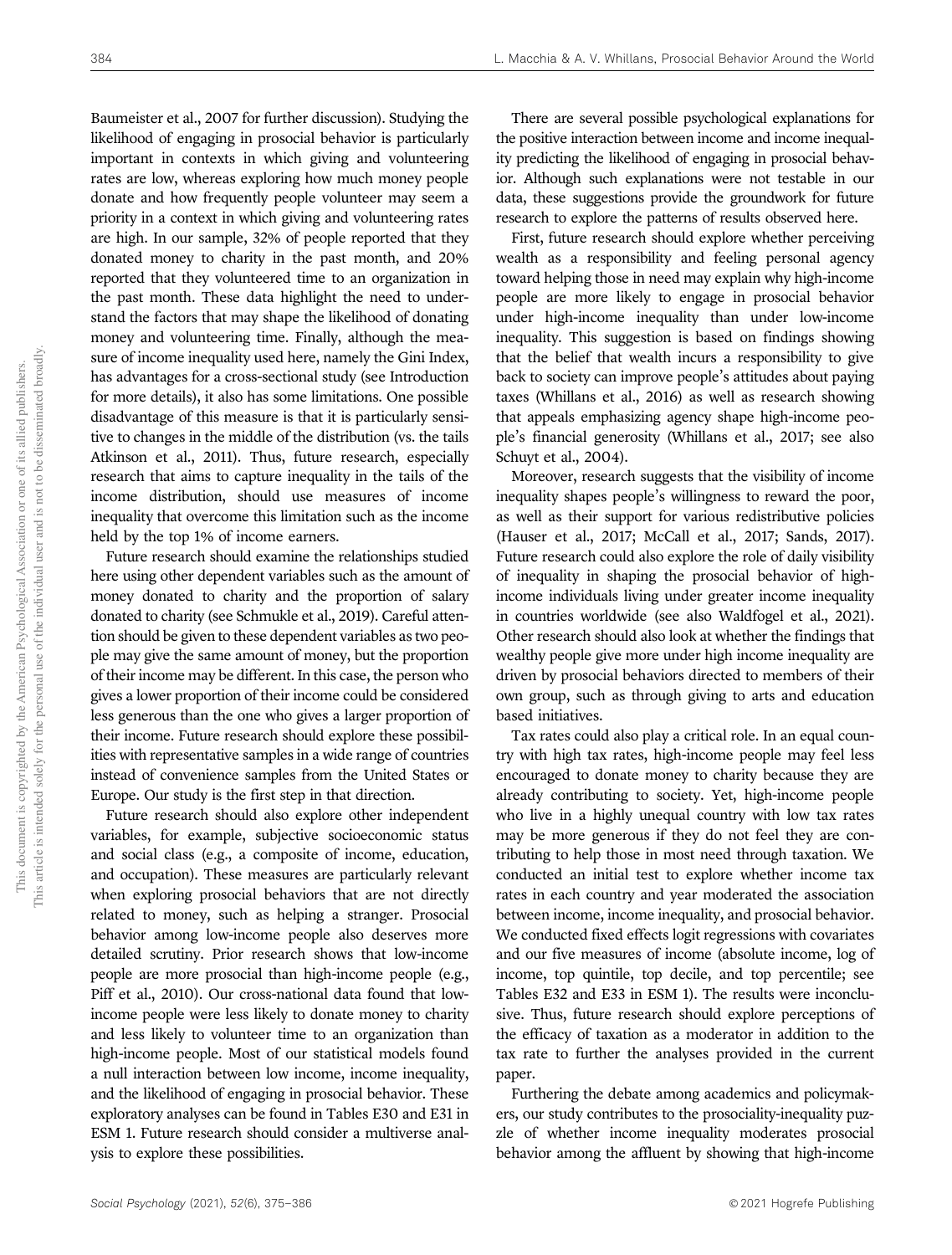people are more likely to engage in prosocial behavior under high-income inequality than under low-income inequality. The results of our multiverse analysis complement prior studies because it uses a larger, more diverse sample and a greater set of statistical models compared to other studies. The consistency of the results that we observed across statistical models, together with prior research on this topic, therefore set the groundwork for future research that could explore when and why income inequality moderates the effect of income on prosocial behavior.

## Electronic Supplementary Materials

The electronic supplementary material is available with the online version of the article at https://doi.org/ 10.1027/1864-9335/a000466

ESM 1. The file contains data information and additional analyses.

### References

- Aknin, L. B., Dunn, E. W., Helliwell, J. F., Biswas-Diener, R., Nyende, P., Barrington-Leigh, C. P., Burns, J., Kemeza, I., Ashton-James, C. E., & Norton, M. I. (2013). Prosocial spending and well-being: Cross-cultural evidence for a psychological universal. *Journal of Personality and Social Psychology, 104*(4), 635–652. https://doi.org/10.1037/a0031578
- Aknin, L. B., & Whillans, A. V. (2020). Helping and happiness: A review and guide for public policy. *Social Issues and Policy Review, 15*(1), 3–34. https://doi.org/10.1111/sipr.12069
- Atkinson, A. B., Piketty, T., & Saez, E. (2011). Top incomes in the long run of history. *Journal of Economic Literature, 49*(1), 3–71. https://doi.org/10.1257/jel.49.1.3
- Baumeister, R. F., Vohs, K. D., & Funder, D. C. (2007). Psychology as the science of self-reports and finger movements: Whatever happened to actual behavior? *Perspectives on Psychological Science, 2*(4), 396–403. https://doi.org/10.1111/j.1745-6916. 2007.00051.x
- Bekkers, R. (2007). Measuring altruistic behavior in surveys: The all-or-nothing dictator game. *Survey Research Methods, 1*(3), 139–144. http://w4.ub.uni-konstanz.de/srm/article/view-PDFInterstitial/54/530
- Buttrick, N. R., & Oishi, S. (2017). The psychological consequences of income inequality. *Social and Personality Psychology Compass, 11*(3), Article e12304. https://doi.org/10.1111/spc3.12304
- Côté, S., House, J., & Willer, R. (2015). High economic inequality leads higher-income individuals to be less generous. *Proceedings of the National Academy of Sciences, 112*(52), 15838– 15843. https://doi.org/10.1073/pnas.1511536112
- Côté, S., & Willer, R. (2020). Replications provide mixed evidence that inequality moderates the association between income and generosity. *Proceedings of the National Academy of Sciences of the United States of America, 117*(16), 8696–8697. https://doi. org/10.1073/pnas.1918979117
- De Neve, J. E., Ward, G., De Keulenaer, F., Van Landeghem, B., Kavetsos, G., & Norton, M. (2018). The asymmetric experience

of positive and negative economic growth: Global evidence using subjective well-being data. *The Review of Economics and Statistics, 100*(2), 362–375. https://doi.org/10.1162/REST

- Di Tella, R., MacCulloch, R. J., & Oswald, A. J. (2003). The macroeconomics of happiness. *The Review of Economics and Statistics, 85*(4), 809–827. https://doi.org/10.1162/003465303772815745
- Engel, C. (2011). Dictator games: A meta study. *Experimental Economics, 14*(4), 583–610. https://doi.org/10.1007/s10683- 011-9283-7
- Feeney, B. C., & Collins, N. L. (2003). Motivations for caregiving in adult intimate relationships: Influences on caregiving behavior and relationship functioning. *Personality and Social Psychology Bulletin, 29*(8), 950–968. https://doi.org/10.1177/ 0146167203252807
- Fehr, E., & Fischbacher, U. (2003). The nature of human altruism. *Nature, 425*(6960), 785–791. https://doi.org/10.1038/nature02043
- Grant, A. M. (2013). In the company of givers and takers. *Harvard Business Review*,. https://hbr.org/2013/04/in-the-company-ofgivers-and-takers
- Hauser, O., Kraft-Todd, G. T., Rand, D. G., Nowak, M., & Norton, M. I. (2017). Invisible inequality leads to punishing the poor and rewarding the rich. *SSRN*, *September, 2018*, 1–21. https://doi. org/10.2139/ssrn.3051673
- Hauser, O. P., Hilbe, C., Chatterjee, K., & Nowak, M. A. (2019). Social dilemmas among unequals. *Nature, 572*, 524–527. https://doi.org/10.1038/s41586-019-1488-5
- Johannesson, M. (2000). Non-reciprocal altruism in dictator games. *Economic Letters, 69*, 137–142.
- Johnson, W., & Krueger, R. F. (2006). How money buys happiness: Genetic and environmental processes linking finances and life satisfaction. *Journal of Personality and Social Psychology, 90*(4), 680–691. https://doi.org/10.1037/0022-3514.90.4.680
- Kessler, J. B., Milkman, K. L., & Zhang, C. Y. (2019). Getting the rich and powerful to give. *Management Science, 65*(9), 4049– 4062. https://doi.org/10.1287/mnsc.2018.3142
- Korndörfer, M., Egloff, B., & Schmukle, S. C. (2015). A large scale test of the effect of social class on prosocial behavior. *PLoS One, 10*(7), 1–48. https://doi.org/10.1017/S0035336100133556
- Kraus, M. W., & Callaghan, B. (2016). Social class and prosocial behavior: The moderating role of public versus private contexts. *Social Psychological and Personality Science, 7*(8), 769–777. https://doi.org/10.1177/1948550616659120
- Macchia, L., Plagnol, A. C., & Powdthavee, N. (2020). Buying happiness in an unequal world: Rank of income more strongly predicts well-being in more unequal countries. *Personality and Social Psychology Bulletin, 46*(5), 769–780. https://doi.org/ 10.1177/0146167219877413
- Macchia, L., & Whillans, A. (2021). *Analysis scripts and output for* "*The link between income, income inequality, and prosocial behavior around the world: A multiverse approach*". https://osf. io/4g8yr/?view\_only=26e229a4b2854204a2f7ee9df488af64
- McCall, L., Burk, D., Laperrière, M., & Richeson, J. A. (2017). Exposure to rising inequality shapes Americans' opportunity beliefs and policy support. *Proceedings of the National Academy of Sciences, 114*(36), 9593–9598. https://doi.org/ 10.1073/pnas.1706253114
- Oishi, S., Kesebir, S., & Diener, E. (2011). Income inequality and happiness. *Psychological Science, 22*(9), 1095–1100. https:// doi.org/10.1177/0956797611417262
- Oishi, S., Kushlev, K., & Schimmack, U. (2018). Progressive taxation, income inequality, and happiness a policy analysis of taxation: Traditional versus. *American Psychologist, 73*(2), 157–168. https://doi.org/10.1037/amp0000166
- Pickett, K. E., & Wilkinson, R. G. (2015). Income inequality and health: A causal review. *Social Science and Medicine, 128*, 316– 326. https://doi.org/10.1016/j.socscimed.2014.12.031